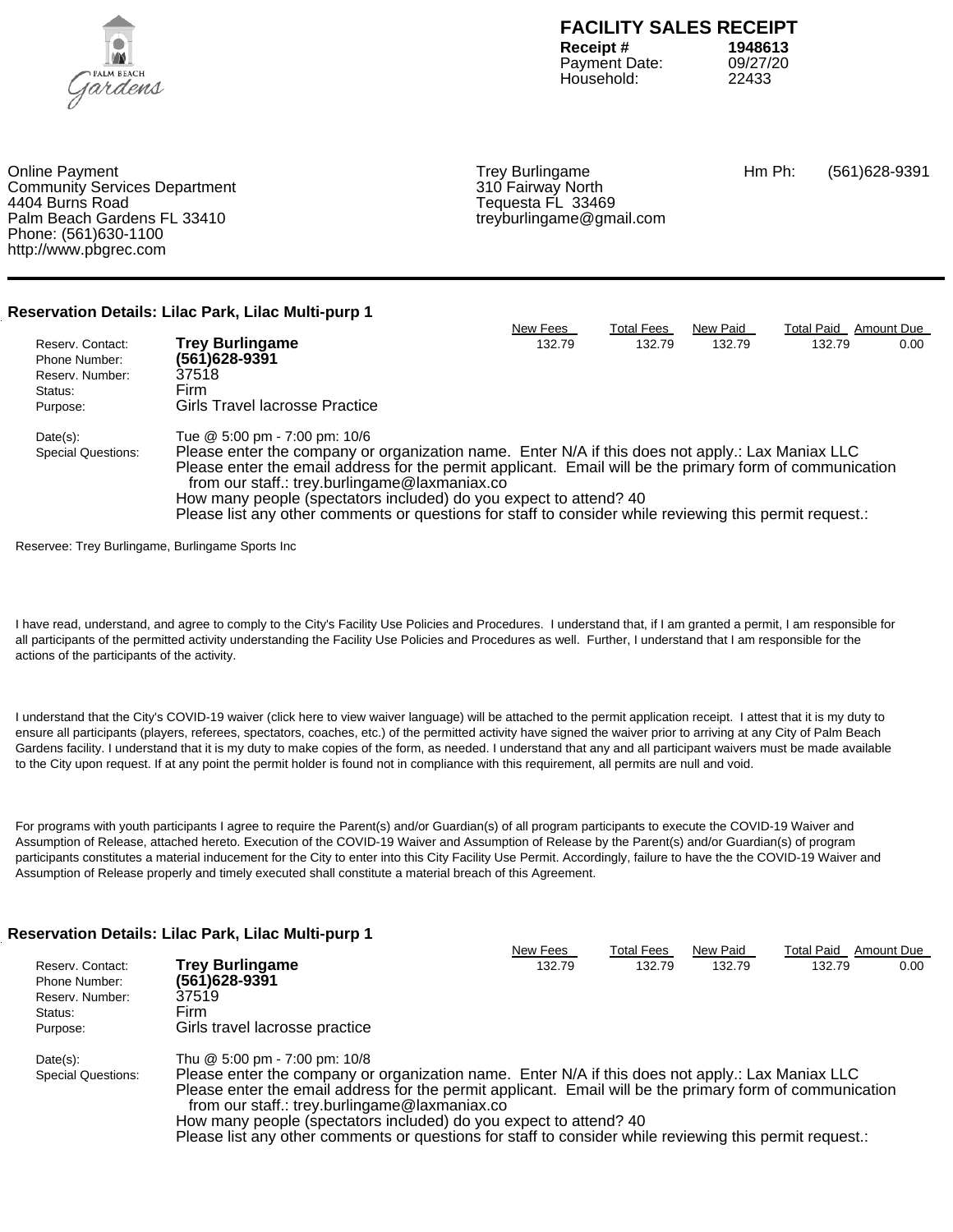

**Receipt # 1948613**<br> **Payment Date:** 09/27/2020 Payment Date: 09/27/2<br>Household: 22433 Household:

New Fees Total Fees New Paid Total Paid Amount Due

#### **Reservation Details: Lilac Park, Lilac Multi-purp 1**

| Reserv. Contact:          | <b>Trey Burlingame</b>                                                                                   | 132.79 | 132.79 | 132.79 | 132.79 | 0.00 |  |  |
|---------------------------|----------------------------------------------------------------------------------------------------------|--------|--------|--------|--------|------|--|--|
| Phone Number:             | (561) 628-9391                                                                                           |        |        |        |        |      |  |  |
| Reserv. Number:           | 37520                                                                                                    |        |        |        |        |      |  |  |
| Status:                   | Firm                                                                                                     |        |        |        |        |      |  |  |
| Purpose:                  | Girls Travel Lacrosse practice                                                                           |        |        |        |        |      |  |  |
| $Date(s)$ :               | Tue @ 5:00 pm - 7:00 pm: 10/13                                                                           |        |        |        |        |      |  |  |
| <b>Special Questions:</b> | Please enter the company or organization name. Enter N/A if this does not apply.: Lax Maniax LLC         |        |        |        |        |      |  |  |
|                           | Please enter the email address for the permit applicant. Email will be the primary form of communication |        |        |        |        |      |  |  |
|                           | from our staff.: trey.burlingame@laxmaniax.co                                                            |        |        |        |        |      |  |  |
|                           | How many people (spectators included) do you expect to attend? 40                                        |        |        |        |        |      |  |  |
|                           | Please list any other comments or questions for staff to consider while reviewing this permit request.:  |        |        |        |        |      |  |  |

### **Reservation Details: Lilac Park, Lilac Multi-purp 1**

|                                                                                                                                                           |                                                                                                  | New Fees | Total Fees | New Paid | Total Paid | Amount Due |
|-----------------------------------------------------------------------------------------------------------------------------------------------------------|--------------------------------------------------------------------------------------------------|----------|------------|----------|------------|------------|
| Reserv. Contact:                                                                                                                                          | <b>Trey Burlingame</b>                                                                           | 132.79   | 132.79     | 132.79   | 132.79     | 0.00       |
| Phone Number:                                                                                                                                             | (561) 628-9391                                                                                   |          |            |          |            |            |
| Reserv. Number:                                                                                                                                           | 37521                                                                                            |          |            |          |            |            |
| Status:                                                                                                                                                   | Firm                                                                                             |          |            |          |            |            |
| Purpose:                                                                                                                                                  | Girls Travel Lacrosse practice                                                                   |          |            |          |            |            |
| $Date(s)$ :                                                                                                                                               | Thu @ 5:00 pm - 7:00 pm: 10/15                                                                   |          |            |          |            |            |
| <b>Special Questions:</b>                                                                                                                                 | Please enter the company or organization name. Enter N/A if this does not apply.: Lax Maniax LLC |          |            |          |            |            |
| Please enter the email address for the permit applicant. Email will be the primary form of communication<br>from our staff.: trey.burlingame@laxmaniax.co |                                                                                                  |          |            |          |            |            |
|                                                                                                                                                           | How many people (spectators included) do you expect to attend? 40                                |          |            |          |            |            |

Please list any other comments or questions for staff to consider while reviewing this permit request.:

### **Reservation Details: Lilac Park, Lilac Multi-purp 1**

|                           |                                                                                                                                                                                                              | New Fees | Total Fees | New Paid | <b>Total Paid</b> | Amount Due |
|---------------------------|--------------------------------------------------------------------------------------------------------------------------------------------------------------------------------------------------------------|----------|------------|----------|-------------------|------------|
| Reserv. Contact:          | <b>Trey Burlingame</b>                                                                                                                                                                                       | 132.79   | 132.79     | 132.79   | 132.79            | $0.00\,$   |
| Phone Number:             | (561)628-9391                                                                                                                                                                                                |          |            |          |                   |            |
| Reserv. Number:           | 37522                                                                                                                                                                                                        |          |            |          |                   |            |
| Status:                   | Firm                                                                                                                                                                                                         |          |            |          |                   |            |
| Purpose:                  | Girls Travel Lacrosse practice                                                                                                                                                                               |          |            |          |                   |            |
| $Date(s)$ :               | Tue @ 5:00 pm - 7:00 pm: 10/20                                                                                                                                                                               |          |            |          |                   |            |
| <b>Special Questions:</b> | Please enter the company or organization name. Enter N/A if this does not apply.: Lax Maniax LLC<br>Please enter the email address for the permit applicant. Email will be the primary form of communication |          |            |          |                   |            |

e the primary form of communication from our staff.: trey.burlingame@laxmaniax.co How many people (spectators included) do you expect to attend? 40

Please list any other comments or questions for staff to consider while reviewing this permit request.:

### **Reservation Details: Lilac Park, Lilac Multi-purp 1**

|                           |                                                                                                                                                           | New Fees | Total Fees | New Paid | Total Paid | Amount Due |  |
|---------------------------|-----------------------------------------------------------------------------------------------------------------------------------------------------------|----------|------------|----------|------------|------------|--|
| Reserv. Contact:          | <b>Trey Burlingame</b>                                                                                                                                    | 132.79   | 132.79     | 132.79   | 132.79     | 0.00       |  |
| Phone Number:             | (561)628-9391                                                                                                                                             |          |            |          |            |            |  |
| Reserv. Number:           | 37523                                                                                                                                                     |          |            |          |            |            |  |
| Status:                   | Firm                                                                                                                                                      |          |            |          |            |            |  |
| Purpose:                  | Girls Travel Lacrosse practice                                                                                                                            |          |            |          |            |            |  |
| $Date(s)$ :               | Thu $@$ 5:00 pm - 7:00 pm: 10/22                                                                                                                          |          |            |          |            |            |  |
| <b>Special Questions:</b> | Please enter the company or organization name. Enter N/A if this does not apply.: Lax Maniax LLC                                                          |          |            |          |            |            |  |
|                           | Please enter the email address for the permit applicant. Email will be the primary form of communication<br>from our staff.: trey.burlingame@laxmaniax.co |          |            |          |            |            |  |
|                           |                                                                                                                                                           |          |            |          |            |            |  |
|                           | How many people (spectators included) do you expect to attend? 40                                                                                         |          |            |          |            |            |  |
|                           | Please list any other comments or questions for staff to consider while reviewing this permit request.:                                                   |          |            |          |            |            |  |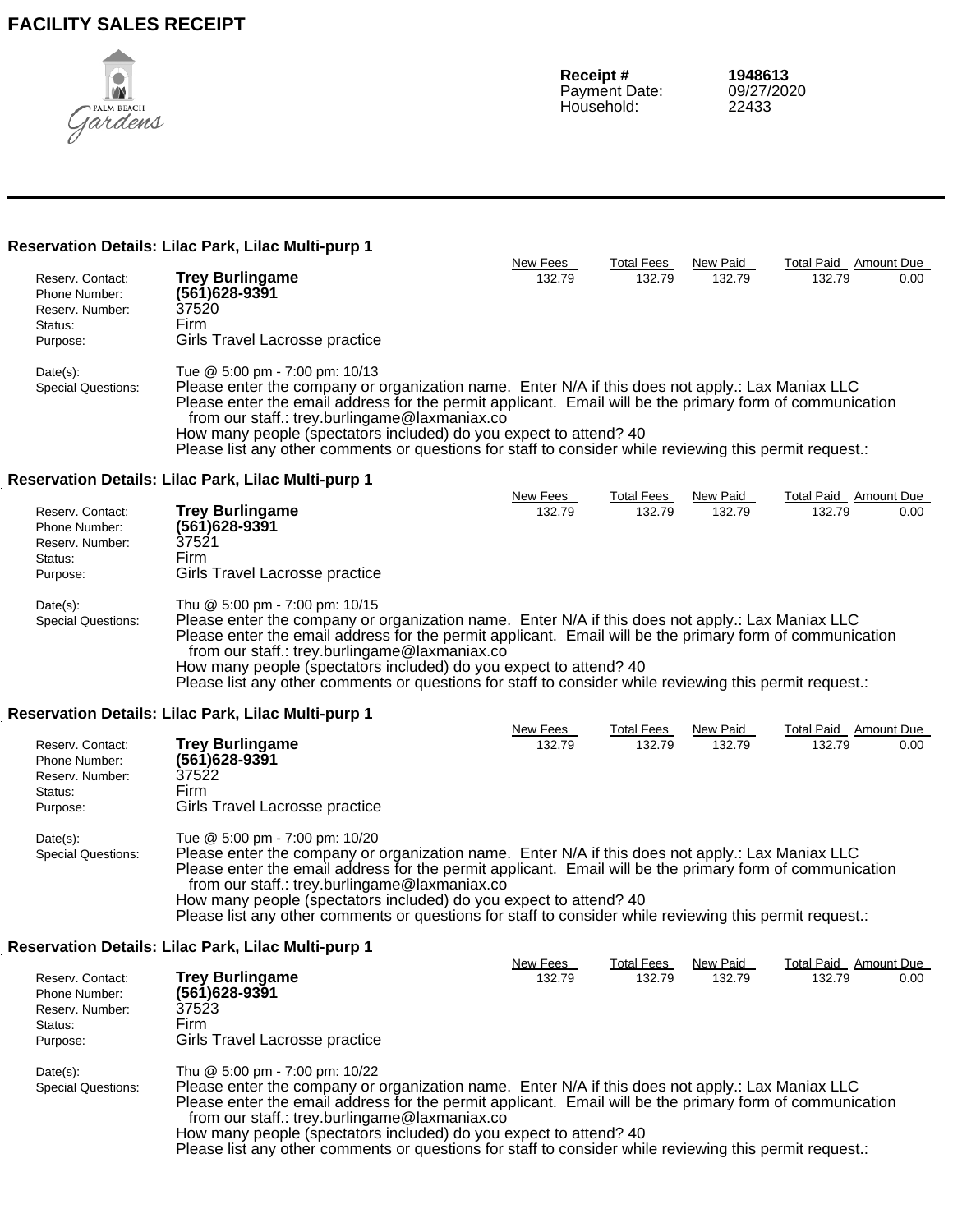

### **Reservation Details: Lilac Park, Lilac Multi-purp 1**

|                                                                                         |                                                                                                                                                                                                                                                                                                                                                                                                                                                                                 | New Fees           | <b>Total Fees</b>           | New Paid           | Total Paid Amount Due                  |      |
|-----------------------------------------------------------------------------------------|---------------------------------------------------------------------------------------------------------------------------------------------------------------------------------------------------------------------------------------------------------------------------------------------------------------------------------------------------------------------------------------------------------------------------------------------------------------------------------|--------------------|-----------------------------|--------------------|----------------------------------------|------|
| Reserv. Contact:<br>Phone Number:<br>Reserv. Number:<br>Status:<br>Purpose:             | <b>Trey Burlingame</b><br>$(561)628 - 9391$<br>37524<br>Firm<br>Girls Travel Lacrosse practice                                                                                                                                                                                                                                                                                                                                                                                  | 132.79             | 132.79                      | 132.79             | 132.79                                 | 0.00 |
| Date(s):<br><b>Special Questions:</b>                                                   | Tue @ 5:00 pm - 7:00 pm: 10/27<br>Please enter the company or organization name. Enter N/A if this does not apply.: Lax Maniax LLC<br>Please enter the email address for the permit applicant. Email will be the primary form of communication<br>from our staff.: trey.burlingame@laxmaniax.co<br>How many people (spectators included) do you expect to attend? 40<br>Please list any other comments or questions for staff to consider while reviewing this permit request.: |                    |                             |                    |                                        |      |
|                                                                                         | Reservation Details: Lilac Park, Lilac Multi-purp 1                                                                                                                                                                                                                                                                                                                                                                                                                             |                    |                             |                    |                                        |      |
| Reserv. Contact:<br>Phone Number:<br>Reserv. Number:<br>Status:<br>Purpose:<br>Date(s): | <b>Trey Burlingame</b><br>(561)628-9391<br>37525<br>Firm<br>Girls Travel Lacrosse practice<br>Thu @ 5:00 pm - 7:00 pm: 10/29                                                                                                                                                                                                                                                                                                                                                    | New Fees<br>132.79 | <b>Total Fees</b><br>132.79 | New Paid<br>132.79 | <b>Total Paid</b> Amount Due<br>132.79 | 0.00 |
| <b>Special Questions:</b>                                                               | Please enter the company or organization name. Enter N/A if this does not apply.: Lax Maniax LLC<br>Please enter the email address for the permit applicant. Email will be the primary form of communication<br>from our staff.: trey.burlingame@laxmaniax.co<br>How many people (spectators included) do you expect to attend? 40<br>Please list any other comments or questions for staff to consider while reviewing this permit request.:                                   |                    |                             |                    |                                        |      |
|                                                                                         | Reservation Details: Lilac Park, Lilac Multi-purp 1                                                                                                                                                                                                                                                                                                                                                                                                                             |                    |                             |                    |                                        |      |
| Reserv. Contact:<br>Phone Number:<br>Reserv. Number:<br>Status:<br>Purpose:             | <b>Trey Burlingame</b><br>(561)628-9391<br>37526<br>Firm<br>Girls Travel Lacrosse practice                                                                                                                                                                                                                                                                                                                                                                                      | New Fees<br>132.79 | <b>Total Fees</b><br>132.79 | New Paid<br>132.79 | Total Paid Amount Due<br>132.79        | 0.00 |

Date(s): Thu @ 5:00 pm - 7:00 pm: 11/5 Special Questions: Please enter the company or organization name. Enter N/A if this does not apply.: Lax Maniax LLC Please enter the email address for the permit applicant. Email will be the primary form of communication from our staff.: trey.burlingame@laxmaniax.co How many people (spectators included) do you expect to attend? 40

Please list any other comments or questions for staff to consider while reviewing this permit request.:

### **Reservation Details: Lilac Park, Lilac Multi-purp 1**

|                           |                                                                                                          | New Fees | Total Fees | New Paid | <b>Total Paid</b> | Amount Due |
|---------------------------|----------------------------------------------------------------------------------------------------------|----------|------------|----------|-------------------|------------|
| Reserv. Contact:          | <b>Trey Burlingame</b>                                                                                   | 160.08   | 160.08     | 160.08   | 160.08            | 0.00       |
| Phone Number:             | (561)628-9391                                                                                            |          |            |          |                   |            |
| Reserv. Number:           | 37527                                                                                                    |          |            |          |                   |            |
| Status:                   | Firm                                                                                                     |          |            |          |                   |            |
| Purpose:                  | Girls Travel Lacrosse practice                                                                           |          |            |          |                   |            |
| $Date(s)$ :               | Tue @ 5:00 pm - 7:00 pm: 11/10                                                                           |          |            |          |                   |            |
| <b>Special Questions:</b> | Please enter the company or organization name. Enter N/A if this does not apply.: Lax Maniax LLC         |          |            |          |                   |            |
|                           | Please enter the email address for the permit applicant. Email will be the primary form of communication |          |            |          |                   |            |
|                           | from our staff.: trey.burlingame@laxmaniax.co                                                            |          |            |          |                   |            |
|                           | How many people (spectators included) do you expect to attend? 40                                        |          |            |          |                   |            |
|                           | Please list any other comments or questions for staff to consider while reviewing this permit request.:  |          |            |          |                   |            |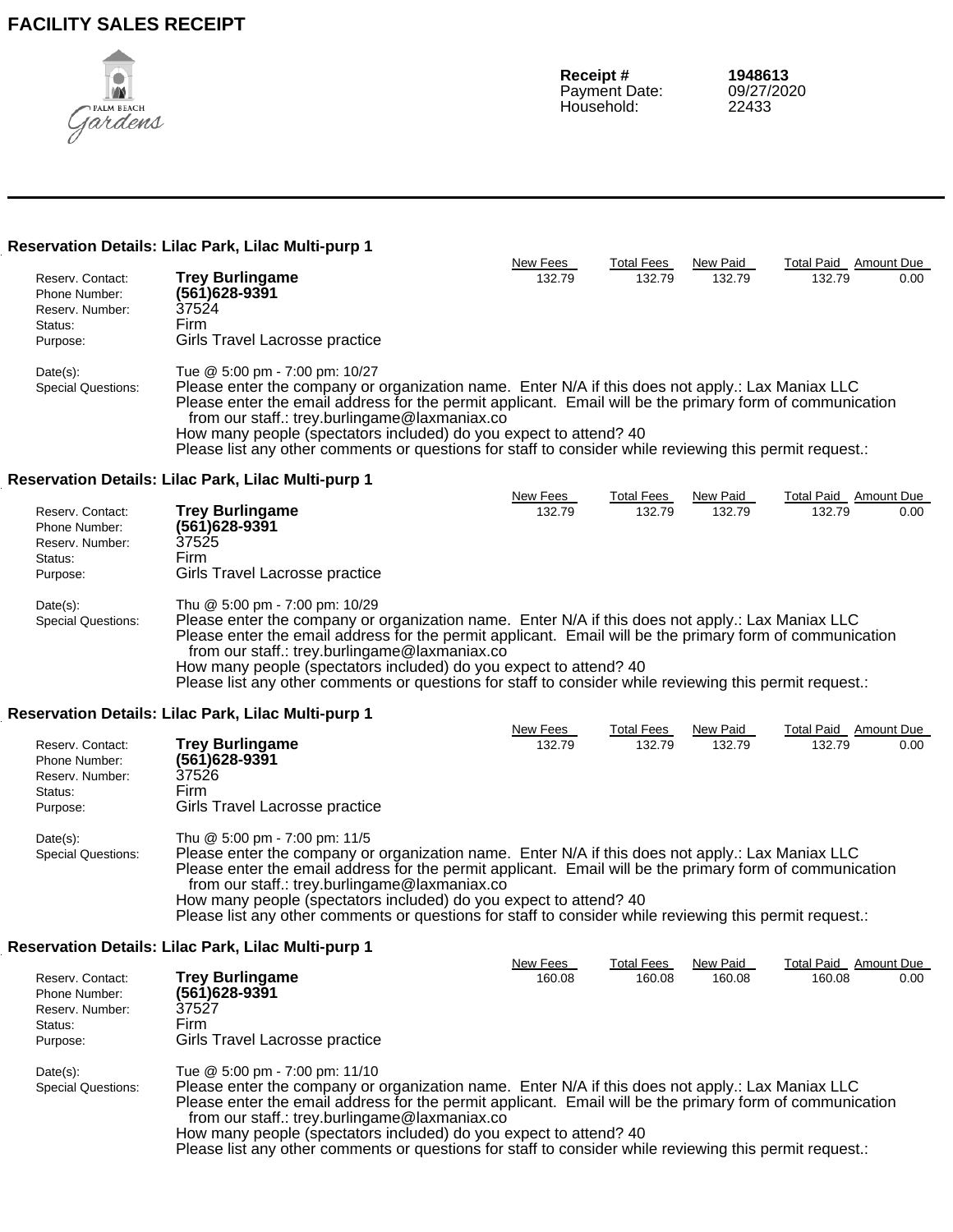

### **Reservation Details: Lilac Park, Lilac Multi-purp 1**

|                                          |                                                                                                                                                                                                                                                                                                                                                                                                                                                                                                                                                                                                                     |          | New Fees                       | <b>Total Fees</b> | New Paid          | <b>Total Paid</b> | <b>Amount Due</b> |
|------------------------------------------|---------------------------------------------------------------------------------------------------------------------------------------------------------------------------------------------------------------------------------------------------------------------------------------------------------------------------------------------------------------------------------------------------------------------------------------------------------------------------------------------------------------------------------------------------------------------------------------------------------------------|----------|--------------------------------|-------------------|-------------------|-------------------|-------------------|
| Reserv. Contact:                         | <b>Trey Burlingame</b>                                                                                                                                                                                                                                                                                                                                                                                                                                                                                                                                                                                              |          | 0.00                           | 0.00              | 0.00              | 0.00              | 0.00              |
| Phone Number:                            | (561)628-9391                                                                                                                                                                                                                                                                                                                                                                                                                                                                                                                                                                                                       | Deposit: | 1.00                           | 1.00              | 1.00              | 1.00              | 0.00              |
| Reserv. Number:                          | 37529                                                                                                                                                                                                                                                                                                                                                                                                                                                                                                                                                                                                               |          |                                |                   |                   |                   |                   |
| Status:                                  | Permit - In Review                                                                                                                                                                                                                                                                                                                                                                                                                                                                                                                                                                                                  |          |                                |                   |                   |                   |                   |
| Purpose:                                 | Girls Travel Lacrosse practice                                                                                                                                                                                                                                                                                                                                                                                                                                                                                                                                                                                      |          |                                |                   |                   |                   |                   |
| $Date(s)$ :<br><b>Special Questions:</b> | Thu @ 5:00 pm - 7:00 pm: 11/12, 11/19<br>Please enter the company or organization name. Enter N/A if this does not apply.: Lax Maniax LLC<br>What type of permit are you requesting? Please refer to the Facility Use Policies & Procedures for<br>definitions.: Block<br>Please enter the email address for the permit applicant. Email will be the primary form of communication<br>from our staff.: trey.burlingame@laxmaniax.co<br>How many people (spectators included) do you expect to attend? 40<br>Please list any other comments or questions for staff to consider while reviewing this permit request.: |          |                                |                   |                   |                   |                   |
|                                          | Processed on 09/27/20 @ 3:43 pm by WWW                                                                                                                                                                                                                                                                                                                                                                                                                                                                                                                                                                              |          | <b>Total New Deposit Fees</b>  |                   |                   |                   | 1.00              |
|                                          |                                                                                                                                                                                                                                                                                                                                                                                                                                                                                                                                                                                                                     |          | <b>Total New Fees</b>          |                   |                   |                   | 1,266.50          |
|                                          |                                                                                                                                                                                                                                                                                                                                                                                                                                                                                                                                                                                                                     |          | Discount Applied               |                   |                   |                   | 0.00              |
|                                          |                                                                                                                                                                                                                                                                                                                                                                                                                                                                                                                                                                                                                     |          | <b>Total New Taxes</b>         |                   |                   |                   | 88.69             |
|                                          |                                                                                                                                                                                                                                                                                                                                                                                                                                                                                                                                                                                                                     |          |                                |                   | <b>Total Due</b>  |                   | 1,356.19          |
|                                          |                                                                                                                                                                                                                                                                                                                                                                                                                                                                                                                                                                                                                     |          | <b>Total Deposit Fees Paid</b> |                   |                   |                   | 1.00              |
|                                          |                                                                                                                                                                                                                                                                                                                                                                                                                                                                                                                                                                                                                     |          | <b>Total Fees Paid</b>         |                   |                   |                   | 1,266.50          |
|                                          |                                                                                                                                                                                                                                                                                                                                                                                                                                                                                                                                                                                                                     |          | <b>Total Taxes Paid</b>        |                   |                   |                   | 88.69             |
|                                          |                                                                                                                                                                                                                                                                                                                                                                                                                                                                                                                                                                                                                     |          |                                |                   | <b>Total Paid</b> |                   | 1,356.19          |

|  | <b>Household Balance Information</b> |
|--|--------------------------------------|
|  |                                      |

 $\blacksquare$ 

| Overall Household Credit Balance Available | 0.00 |
|--------------------------------------------|------|
| Overall Household Balance Due              | 0.00 |

Payment of: 1,320.35 Made By:CREDIT CARD Auth: 00096G Card#: xxxxxxxxxxxx3514 With Reference: Payment of: 35.84 Made By: Credit Balance